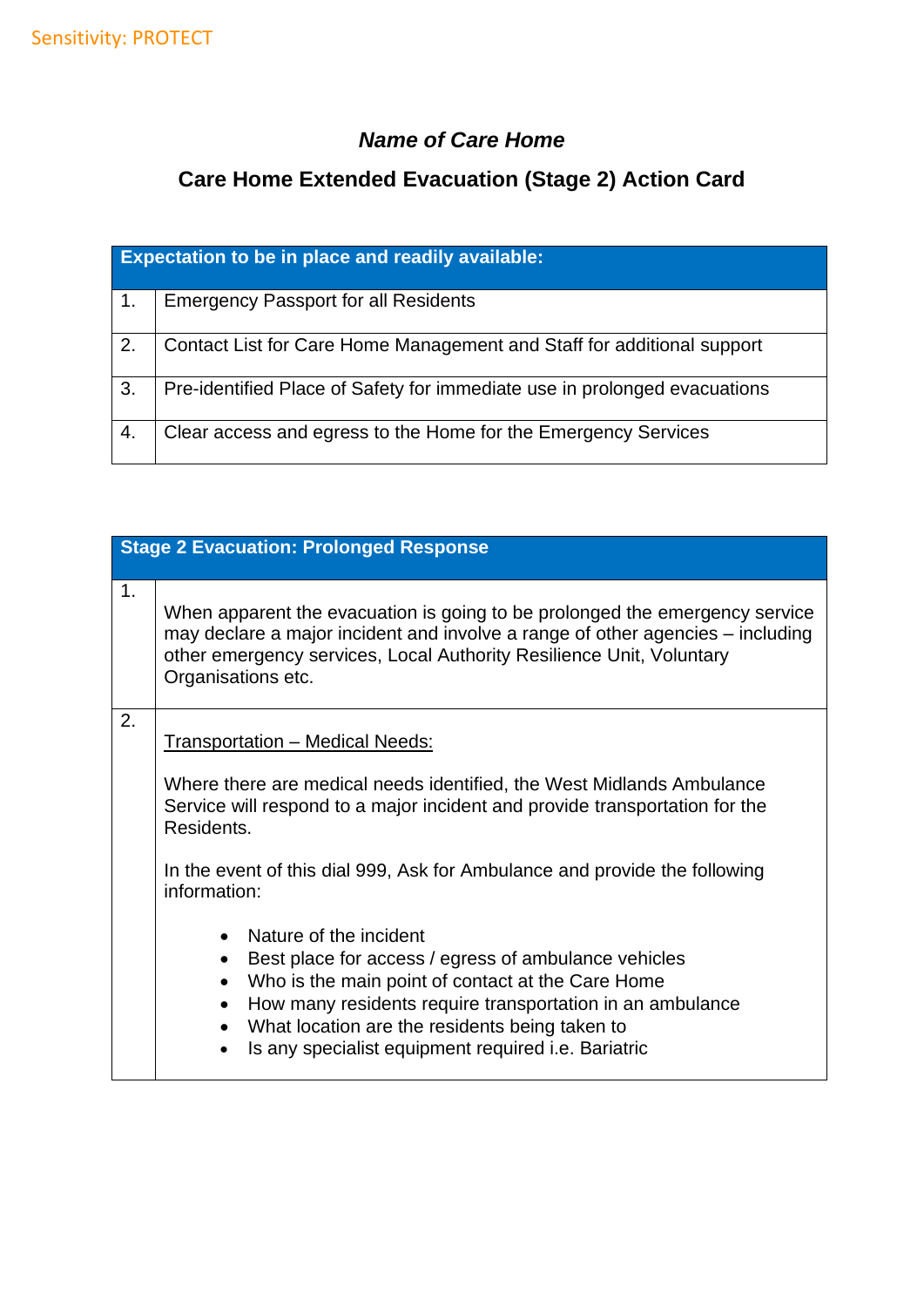| <b>Care Home Person in Charge - Emergency Contact Details</b> |                                               |                                                |                                                    |
|---------------------------------------------------------------|-----------------------------------------------|------------------------------------------------|----------------------------------------------------|
|                                                               | <b>Detail</b>                                 | <b>Phone Number</b><br><b>Office Hours</b>     | <b>Phone Number</b><br><b>Outside Office Hours</b> |
| 1.                                                            | <b>Place of Safety</b>                        | <b>TBC by Care Home</b>                        | <b>TBC by Care Home</b>                            |
| 2.                                                            | <b>Local Authority</b><br><b>Social Care</b>  | 01952 385385<br>(Option 3)<br>'Family Connect' | 01952 676500<br>'Emergency Duty Team'              |
| 3.                                                            | <b>Care Home</b><br><b>Management / Owner</b> | <b>TBC by Care Home</b>                        | <b>TBC by Care Home</b>                            |

|    | <b>Local Authority Social Care Notification:</b>                                                                                                                                                                                                                                                                                                                                      |
|----|---------------------------------------------------------------------------------------------------------------------------------------------------------------------------------------------------------------------------------------------------------------------------------------------------------------------------------------------------------------------------------------|
|    |                                                                                                                                                                                                                                                                                                                                                                                       |
| 1. | The following information will be required:<br>Name, address and postcode of the Care Home<br>Nature of the incident                                                                                                                                                                                                                                                                  |
|    | Immediate actions already taken by the Care Home staff<br>$\bullet$<br>Has any resident been identified as needing hospital treatment /<br>$\bullet$<br>confirmation of which hospital they have been taken to<br>Name of the Place of Safety for the residents<br>The name, contact details and mobile phone number of the person in<br>charge<br>Any immediate support requirements |
|    | Any medication requirements for residents                                                                                                                                                                                                                                                                                                                                             |
| 2. | Advise if you have taken any of the following action:<br>Liaised with Next of Kin<br>Sourced alternative accommodation<br>Arranged transportation                                                                                                                                                                                                                                     |
| 3. | If necessary, the Local Authority will now liaise directly with the Person In<br>Charge of the Care Home.                                                                                                                                                                                                                                                                             |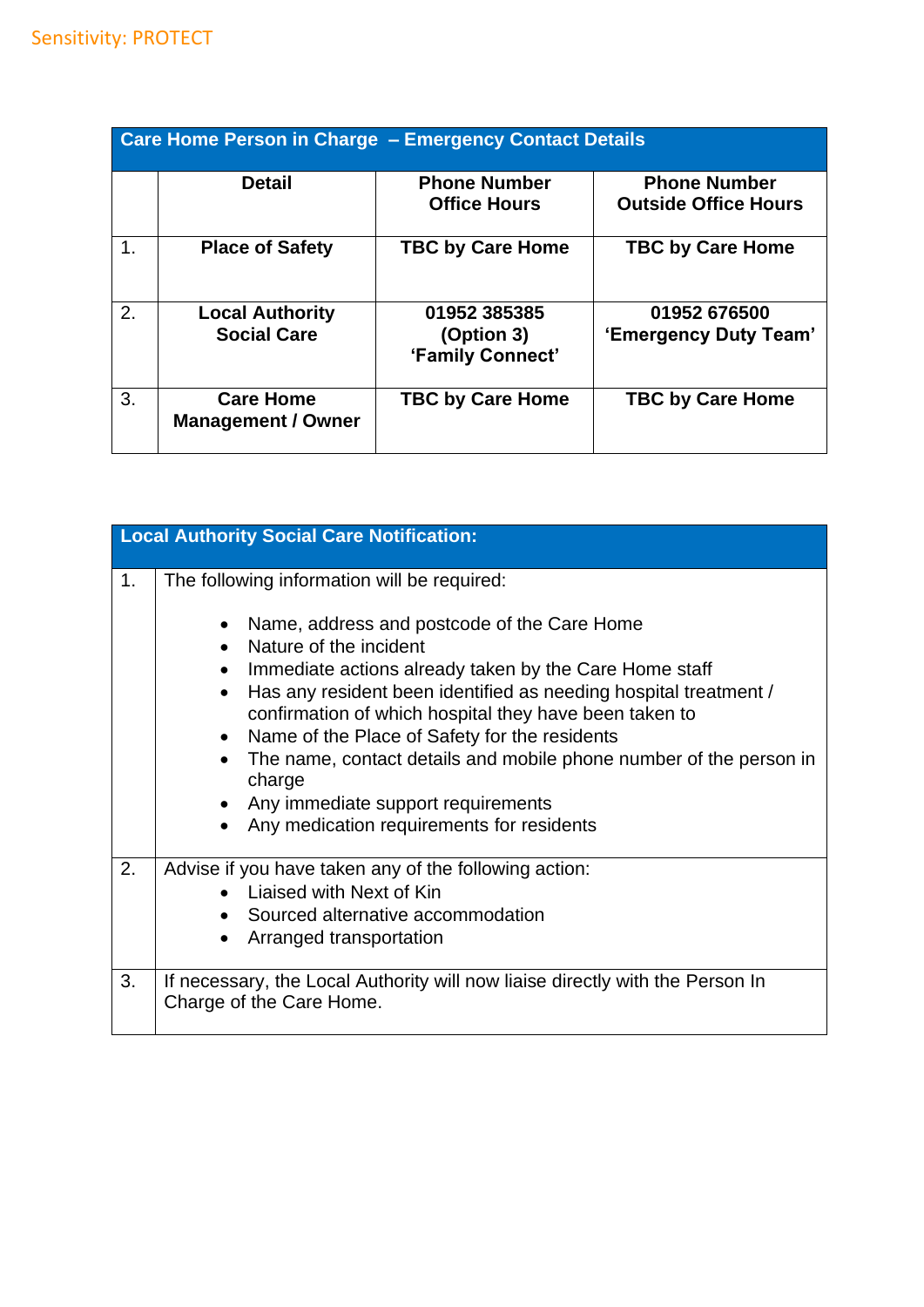## **Care Home Incident - Local Authority Action Card**

|    | Actions to be taken by Family Connect / Emergency Duty Team:                                                                                                                                                                                                                                                                                                                                                                                                                                                                               |
|----|--------------------------------------------------------------------------------------------------------------------------------------------------------------------------------------------------------------------------------------------------------------------------------------------------------------------------------------------------------------------------------------------------------------------------------------------------------------------------------------------------------------------------------------------|
| 1. | Obtain the following information:                                                                                                                                                                                                                                                                                                                                                                                                                                                                                                          |
|    | Name, address and postcode of the Care Home<br>$\bullet$<br>Nature of the incident<br>Immediate actions already taken by the Care Home staff<br>$\bullet$<br>Has any resident been identified as needing hospital treatment /<br>$\bullet$<br>confirmation of which hospital they have been taken to<br>The Place of Safety for the residents<br>$\bullet$<br>The name, contact details and mobile phone number of the person in<br>$\bullet$<br>charge<br>Any immediate support requirements<br>Any medication requirements for residents |
| 2. | Confirm if the following has been completed:                                                                                                                                                                                                                                                                                                                                                                                                                                                                                               |
|    | Liaison with Next of Kin                                                                                                                                                                                                                                                                                                                                                                                                                                                                                                                   |
|    | Sourcing of alternative accommodation                                                                                                                                                                                                                                                                                                                                                                                                                                                                                                      |
|    | Arrangements for transportation                                                                                                                                                                                                                                                                                                                                                                                                                                                                                                            |
| 3. | Escalation / notification:                                                                                                                                                                                                                                                                                                                                                                                                                                                                                                                 |
|    | Depending on the time of day immediately alert either:                                                                                                                                                                                                                                                                                                                                                                                                                                                                                     |
|    | The relevant SDM or<br>The 'On-Call SDM for Adults'                                                                                                                                                                                                                                                                                                                                                                                                                                                                                        |